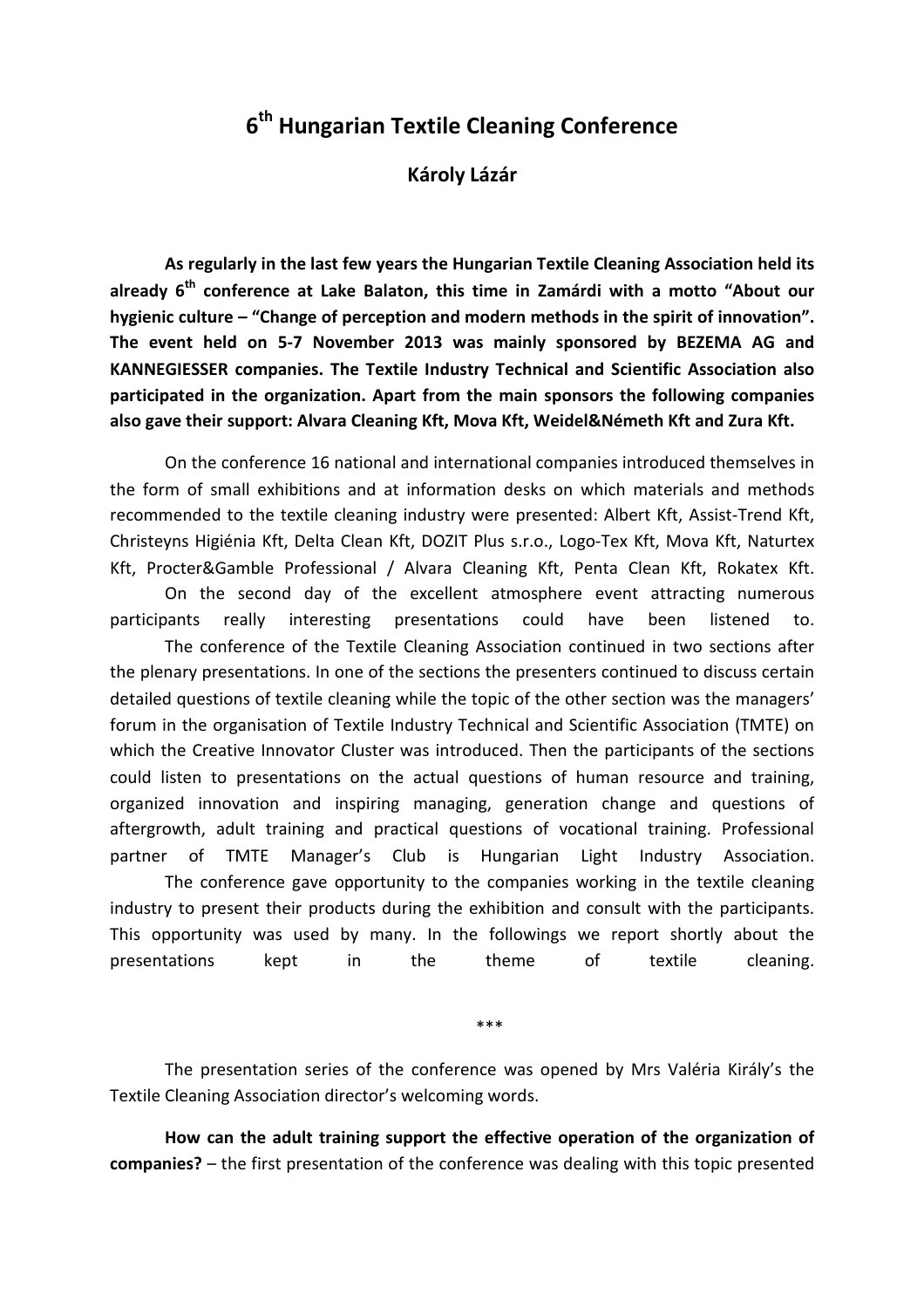by Csilla Magyar, leading senior executive of Sämling Solution Consulting Kt. As she explained her company deals with structure improvement, consulting, skills development, talent management, etc. Success depends on co-effect of people and method – she emphasized. The basic of success is structural excellence, which gives durable peak power, highly committed customers, winning organizational structure and superior level of service. All this is not easy to achieve and it requires excellent leaders and colleagues. Project management service offered by the company can help in this to which the most various educational and training activities are belong to. As far as people, the other component of success is concerned, there is high importance of the generational differences which means the relation to informatics apart from general mentality of different ages. Leader's task is to choose the possibly best professionals and talent management.

photo 1: Presentations were listened to by large audience.

STeP - Certification of conditions of sustainable improvement in new perception was the title of dr Pál Pataki's, CEO of INNOVATEXT Zrt. and chairman of Textile Industry Technical and Scientific Association (TMTE) presentation. In his prologue he was talking in general about the frequent lack of treatment symbols and emphasized the importance of textile cleaning professionals' competence in doing their job in good quality apart from these deficiencies. Afterwards he introduced the activities of INNOVATEXT Zrt. mentioning that the company is member of Hohenstein Institute Group having international network which is operating textile cleaning industry quality system under the name of RAL. Then he proceeded on Öko-Tex qualifying system short introduction mainly the new certification called STeP introduced in June 2013 which means the improvement of certificating previously called Öko-Tex Standard 1000. STeP is the abbreviation of Sustainable Textile Production which was introduced by the international Öko-Tex organization. This independent certification system is recommended to the textile and clothing manufacturing chain participants, brands, retail companies and manufacturers who would like to express to the public their efforts to create the conditions of more sustainable production in a transparent and credible way.

page 2

Hygiene is the focus – Possibilities and solutions was title and topic of the two presenters of

CHT/BEZEMA company Mathis Österle and Attila Élő. The cooperation of German CHT founded in 1953 and Swiss Bezema founded by CHT in 1971 is long lasting and the two companies operate as CHT/Bezema group. Presently 22 companies belong to the group and they are present on the market of more than 100 countries with their textile dye, the detergents and additives used in textile cleaning industry and chemicals used in construction and paper industries as well as pet food preparations. The centre topic of the presentation kept on the conference was the introducing of hygienic products used in laundries. The concept of hygiene can be described as the teaching of avoiding illnesses and keeping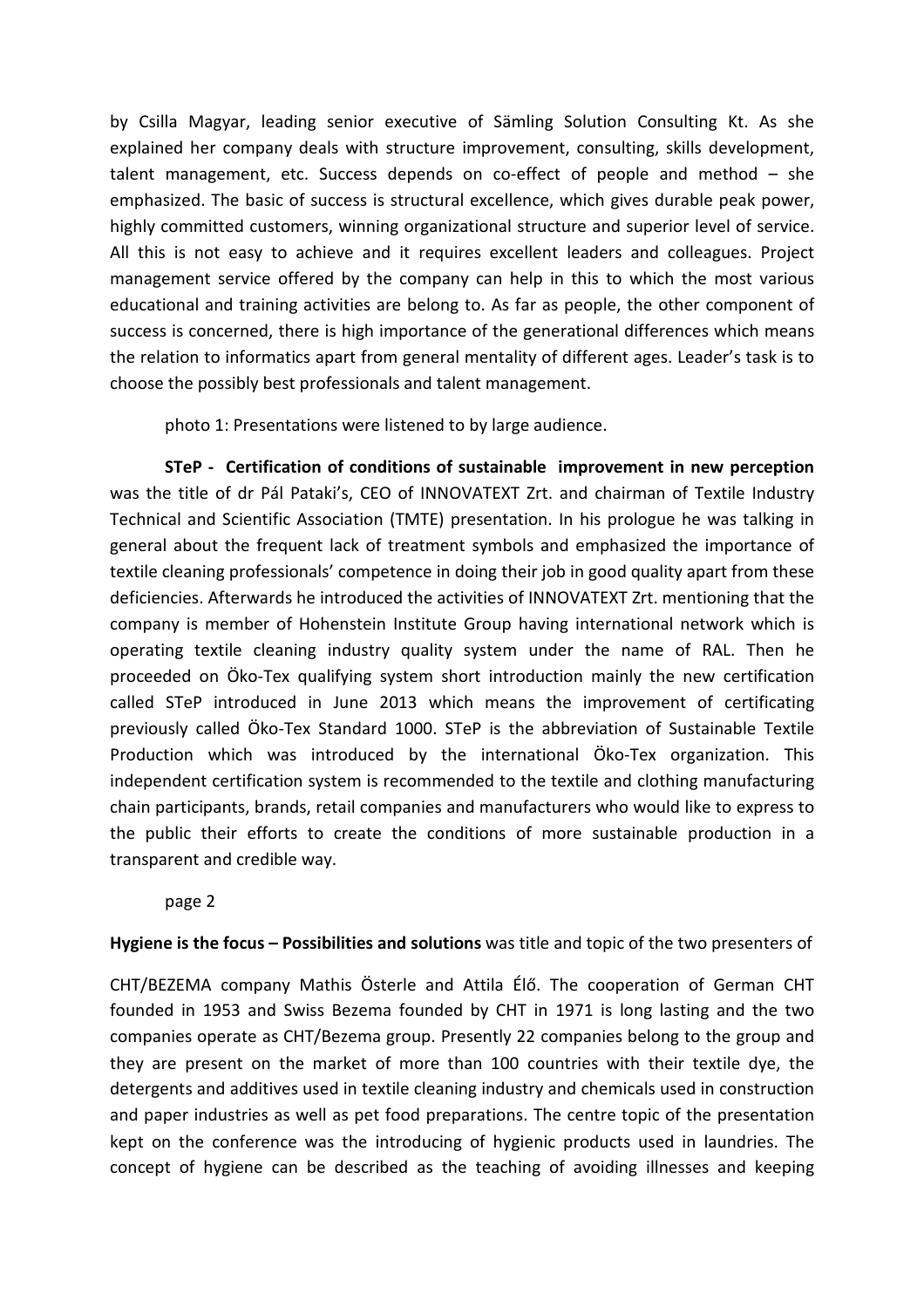health, for which suitable tools are needed but for which the proper clothing, avoiding of risky countries, hand and mouth protection as well as disinfection are closely belong to.

 The relevant authorities check regularly the keeping of the hygienic regulations. ATP test was developed for this. ATP (adenozinetriphosphate) is an energy-rich compound which can be found (only!) in living cells. Its presence can be shown with some insects' enzyme reaction like firebug's luciferase associated by lighting effect. This light output is measurable and its strength is proportional with the actual biological energy of the sample. With this relatively easily enforceable method they can determine whether there are and in what quantity remaining living organisations, pathogens in the washing machines drums or on the washed textiles. Presence of ATP and extent of concentration refers to the pollutions and the pollution degree caused by organic compounds where there is a high possibility of microbial pollution.

CHT/Bezema manufactures and offers different products for washing and disinfecting at the same time in different temperatures. Presenters introduced these products and their effects explaining the efficiency and cost friendliness from hygienic point of view during and after washing. They also emphasized the importance of making and the documentation of a hygienic plan especially in case of hospital laundries as well as the hygienic status of the plant is always the operator's responsibility.

Where the world is turning and in this the Hungarian economics? - to this not easy question dr Péter Ákos Bod gave answer who is the Head of Department teacher of Economic Policy Department in Corvinus University. European prosperity improves and although Hungary does not belong to the "northern" part of Europe where this tendency is mainly prevailing, it does not belong to the "southern" either where there are several economical problems – he started his presentation with.

As before each election year pessimism is decreasing in our country in 2013 in individuals and enterprises as well. GKI-Erste prosperity index and its components (business and consumers' trust index) are showing increasing tendency in 2013 but they are still far away from the level of optimism. In Budapest the economic situation is slightly better but there are big differences between the Eastern and Western regions of the country, Eastern regions being worse than Western regions. The purchasing power is weak, GDP volume is highly vacillating: economic growth could not go above 2% versus previous year since 2007. Hungarian output is slightly increasing, after 2012 decreasing now it is in at least positive range. From our neighbouring countries GDP is strongly increasing in Slovakia and Poland, however in Hungary, Romania or in Slovenia it is stable or slightly increasing meaning at present we do not have catch-up power.

Our industrial production shows waving image in which our national sales is not increasing. HUF versus EUR rate also showed strong fluctuation in recent times, at present it is stable. There was a price decrease worldwide on raw material market which is now stable as well.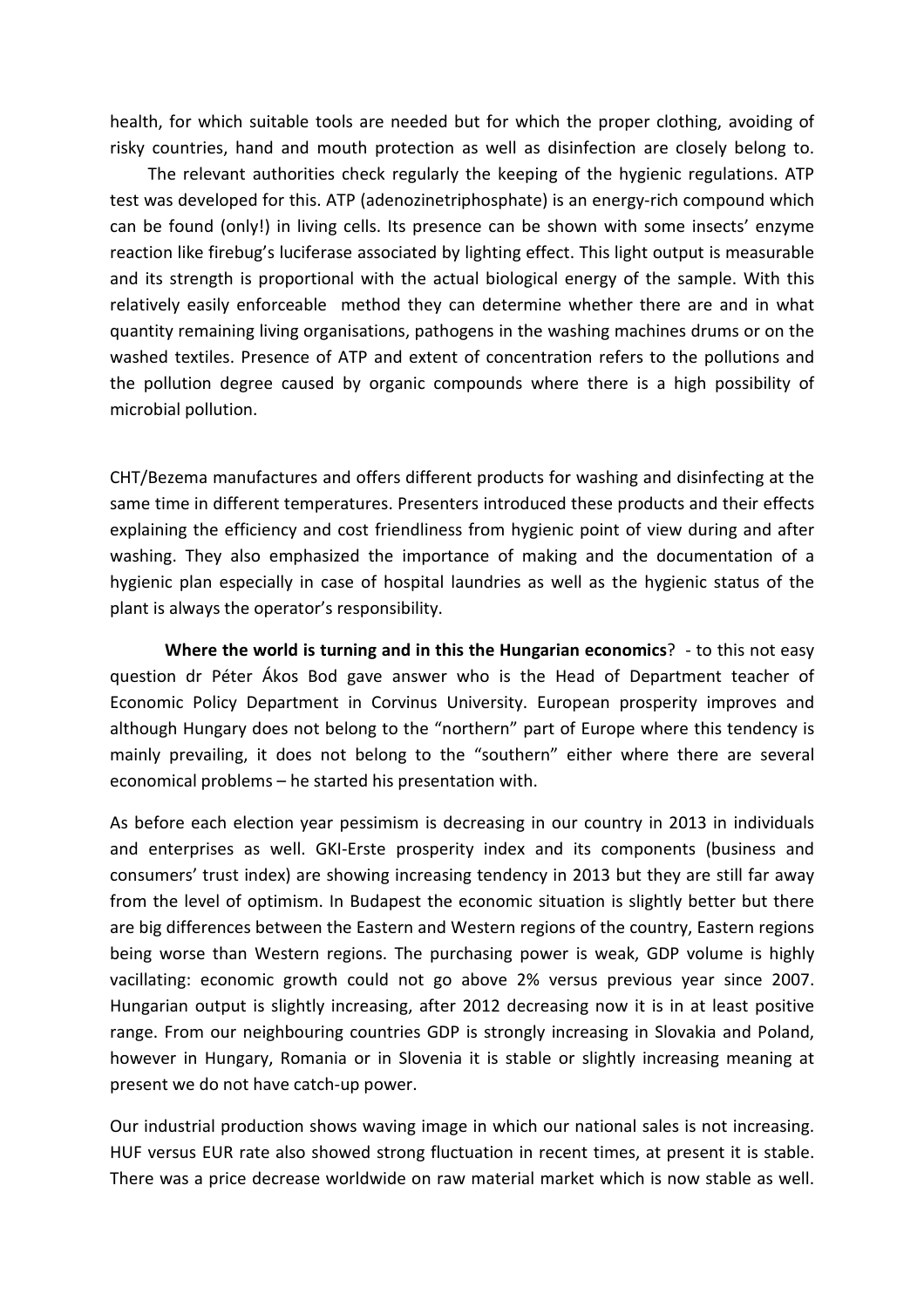Inflation is slightly decreasing at present. The so called core inflation (inflation indicator which is cleared from quickly changing economic effected products pricing level like petrol, energy and state-regulated products) within inflation was between 1-6% in the recent years, which is now 3%. The directly perceptible consumer price index was 3-9% between 2007 and 2012. In 2013 it was decreasing and at present it is around 1% - however due to unique factors. Retail sales is stable for 6 years. It was showing a lot higher level between 2000 and 2006 but its price was our significant indebtedness. External trade balance moved into surplus after the crisis.

There are a lot of debates regarding employment. However the employment statistics is showing increasing data since 2010 after the previous strong decrease, they count public employment and the increasing number of the Hungarians working abroad.

Research institutes projections show slight general improvement. External conditions although slowly but improving: Central and Nothern Europe can offer long-term growth market, global abundance of money and with this the interest rates seem to be stable. There is no problem with EUR as a currency asset – there is problem with the economics of some of the countries in the EUR zone. European consolidation is slowly but going, "Opening to East" program of Hungary showed little result so far.

Our political relations are unfortunately characterized by divisions. Year 2014 is elections year: this is not always good for economics but can have certain benefits from strengthening of more optimistic atmosphere. In summary the presenter overviewed the most important social-political processes in his opinion:

- economic migration there is migration from Hungary as well, the Western pensioners' establishment in our country continues: there are tasks to be done (income repatriation, presence of mobile middle classes, needs for health-care and wellness services, new pension-strategies)
- ownership activity of the state has increased however will they handle it with tax base due to its once and continuous budget request?
- redesign of capital flow in the world a lot depends on the local receptivity, the position in networks and the recognizing of new norm order.

Changes in NTR (OKJ) textile cleaning training, TMTE training offer was the next topic presented by Gabriella Ecker Executive Secretary General of Textile industry Technical and Scientific Association (TMTE). At the beginning of her presentation she described the activities of the association, including the NTR adult training program organized by TMTE. 98 persons took part in the textile cleaning training programs between 2007 and 2013 that were successful and gladly popular among the professionals. Afterwards she spoke about the main changes of NTR trainings as of 2014 which are the followings: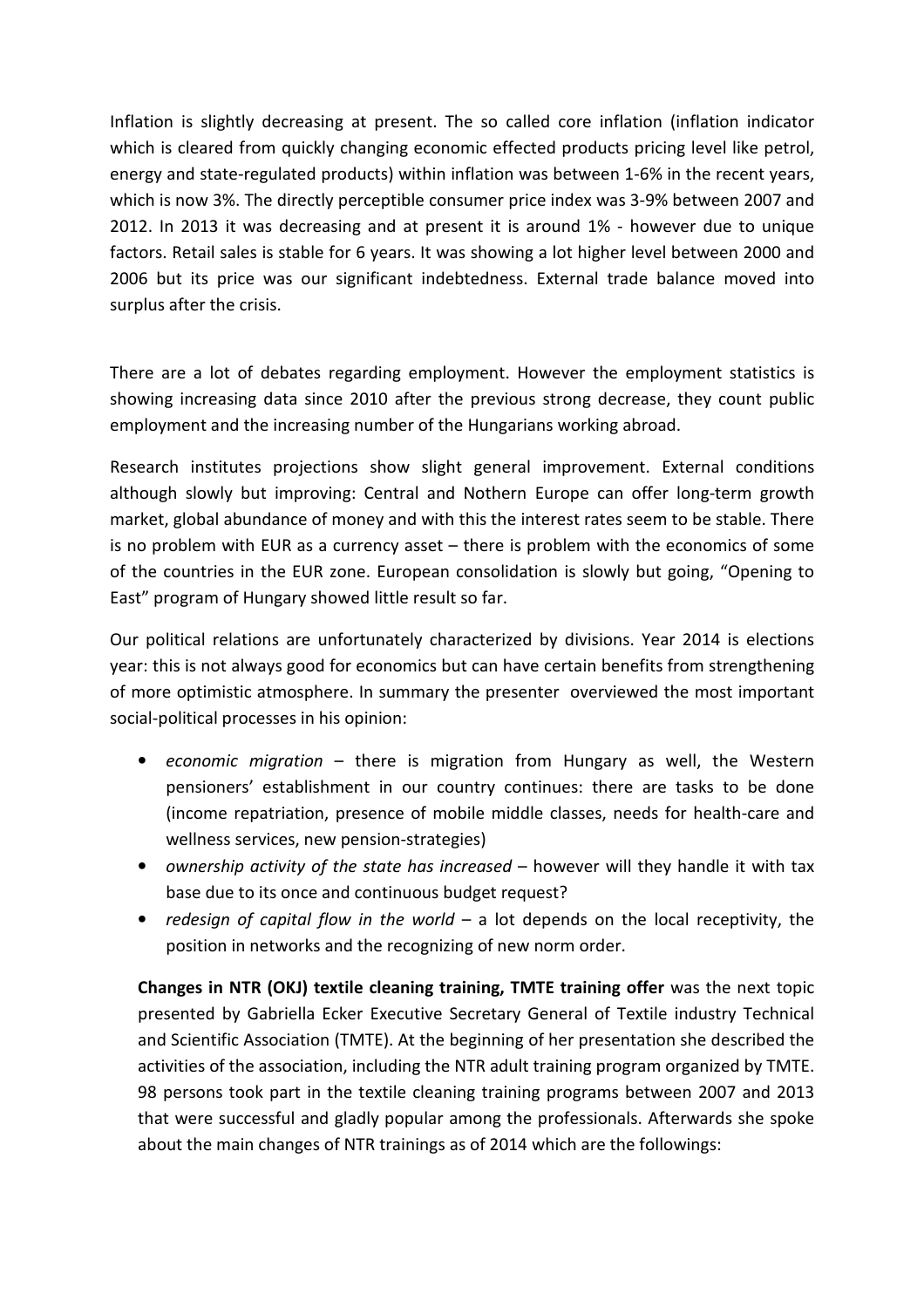- there will be several professional trainings but unfortunately the textile related ones will decrease.
- the trainings will be more similar to the school system trainings than before, greater number of hours in education will take place
- textile dyeing and textile cleaning professions have been merged and the number of compulsory training hours have been determined in minimally 640, maximally 960
- four types of module closing exams will end the training courses.

The last textile cleaner training in the old system started in August 2013, 18 persons participating in it.

The association is ready for the new system and starts two new training courses:

- Technical requirements, selection criteria, marketing and application rules of individual protective equipment (11 February 2014 – 11 March 2014, 5 days training)
- Prevention of quality debates and other defective performances and possibility of their settling amicably in the textile, clothing and textile cleaning industry (planned start is  $1<sup>st</sup>$  quarter of 2014)

Both topics are important for textile cleaning industry as well.

Modernize your laundry with Kannegieser equipment – was the title of the presentation of Kannegiesser company represented by Otto Burger and József Gyurinka who is the managing director of Polizo Kft representing the company in Hungary. As an introduction they emphasized that there is a big competition in the textile cleaning industry as well since although the costs (mainly energy and salary) are continuously increasing, the entrepreneurship prices are practically stable. Therefore the margin is decreasing however there is a need for continuous development in this area as well.

There is no general solution for modernizing since the possibilities are different in each country and each company. However it is very important that the "building blocks", ie. different machines and equipment belonging to the textile cleaning technology chain should always have the harmony. The energy saving limited to certain machines only is not enough. Replacement of an old machine with a new one is not enough, it is necessary to modernize the energy, logistics and data management as well. The presentation was describing its details.

As far as energy management is concerned it is very important to control the energy consumption (steam, gas, water and detergents) and emission (eg. CO2 emission) and keeping of the strict regulations. The presenters showed examples of different Kannegiesser machines for different purposes to be organized in a recommended system keeping in mind the energy saving (water consumption, heat recovery and heat exchanging systems). In the area of logistics the main target is to optimize the material flow, needing less manual work,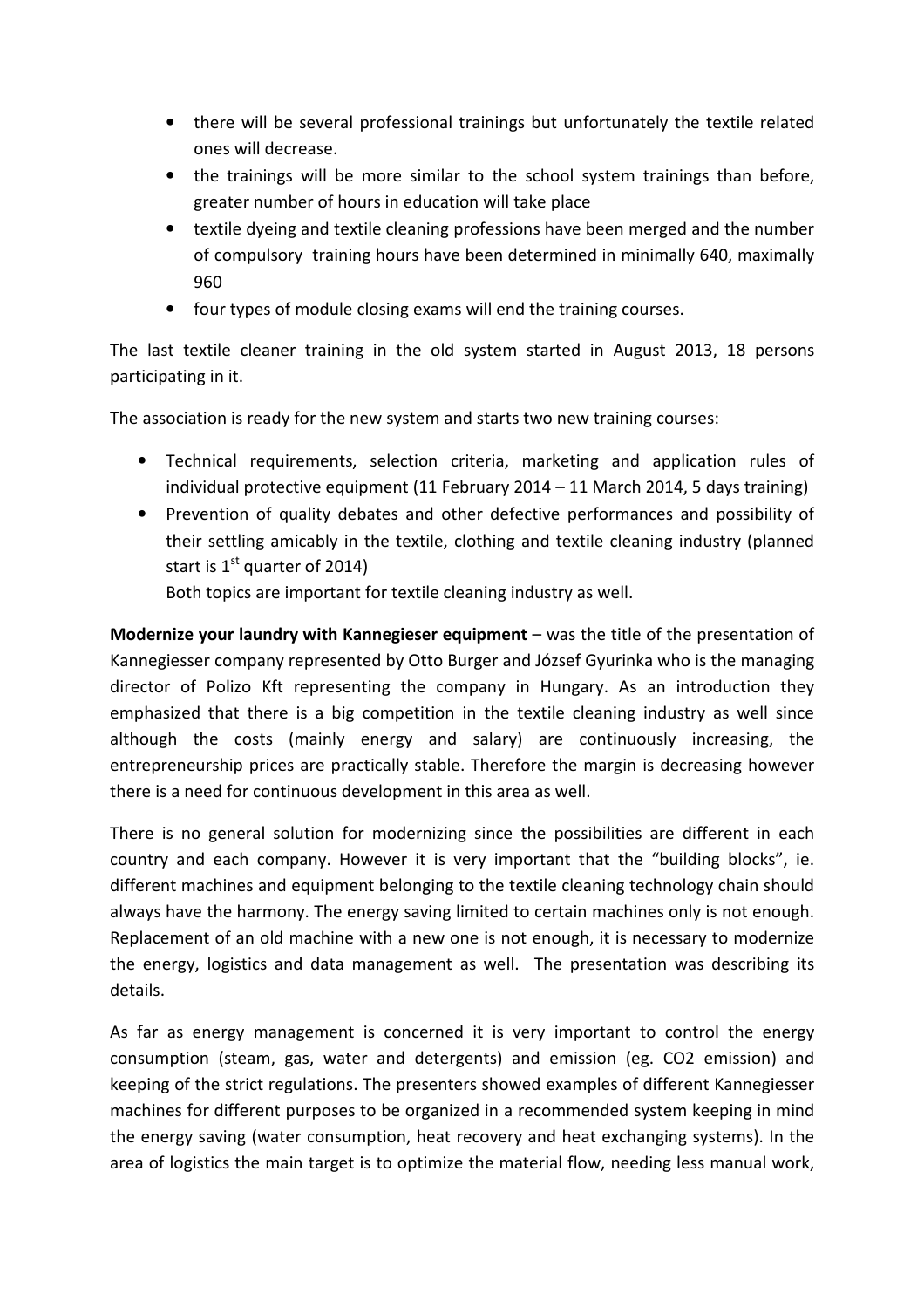ensuring better machine utilization, process time must be decreased to the shortest one and optimal solution must be found to deliver the washed ready made goods to the customer. Based on the experience of the company with optimal logistic solutions more saving can be achieved than decreasing of energy and water consumption. In data management the most important is to keep the goods and the relevant data together. Several solutions are known for this out of which the most frequently used one is bar code system.

In the frame of data management Kannegiesser is having a so called teleservice which continuously analysing the mechanical and process data, optimizes these parameters, gives support in maintenance and management of the laundry as well as continuous online connection between the laundry and Kannegiesser company.

Monorail system developed by Kannegiesser company is for serving material transport within the laundry.

Effective company management – accounting practices ensuring success. Zsolt Ruszin, chairman of FairConto Zrt. allayed some false belief regarding billing in his presentation and described the main rules. He emphasized that the entrepreneurs are not completely unprotected against National Tax and Customs Office (NAV) since NAV can be successfully actionable in VAT reclaiming cases. Based on the so far experiences in 50% of the national tax examinations it can be achieved that the planned statement of NAV would not be put in the examination closing decree, while at first or second degree in almost 90% of the cases the level of statements is decreasing, furthermore there is at least 50% chance for winning of the cases regarding VAT reclaiming. Afterwards in his presentation he described the small taxpayers itemized tax (KATA) and the relevant regulations as well as the tax rate explaining the relationship between KATA and EVA (ie. taxing methods) also the relationship of companies activities and employment (avoiding of dummy employment contracts). Finally he summarized the expected changes in 2014.

Outlook on European textile cleaning industry was the name of the block summarizing the German, Czech and Slovak textile cleaning industry situation.

Lothar Kühne, chairman of Liga Occonomica was dealing with the German textile cleaning industry in his presentation. This sector reached 2,7 billion EUR turnover in 2011 and can reach 3,2 billion in 2013. This sector employs 21 500 people. The main factors among the costs are labour and increasing energy costs. Total energy consumption in the total sector is 5,5 kW/kg washed textile in average while at the really effective companies it is only 2 kW/kg. Data show that primarily the work wear washing comes into view more and more due to the increasingly strict regulations. There is significant improvement in the area of hotel and restaurant textiles cleaning as well where there is great emphasis on hygiene as well. Development goals are the followings: targeted process automation, using laundry logistic software, robots in goods forwarding, heat recovery systems and radio frequency identification (RFID).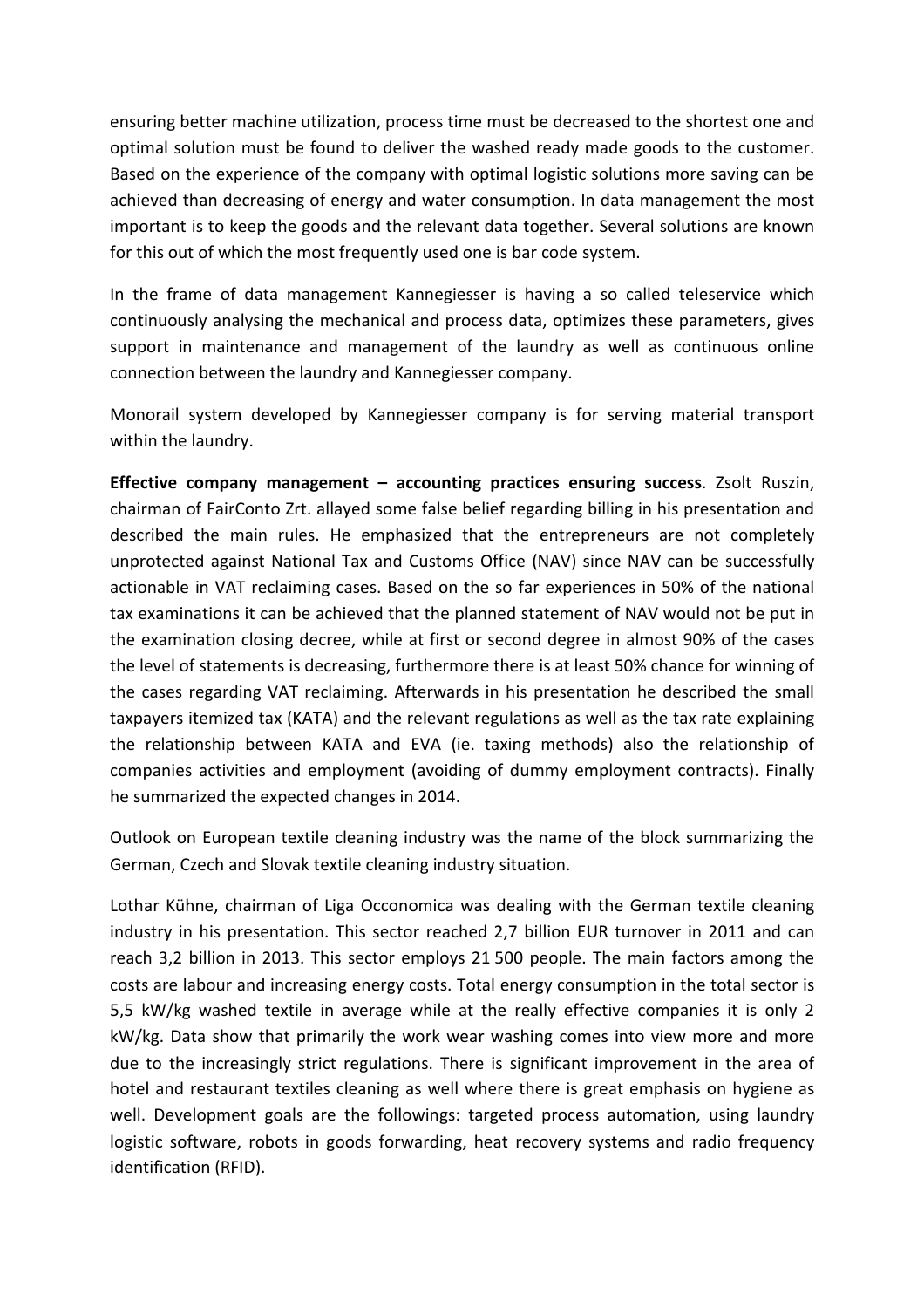Jan Christof, director of Czech Textile Cleaning Association spoke about the activities of their association at the beginning of his presentation. There are 75 normal members and 19 'special' companies in the organization. The association publishes its magazine 6 times a year and prepares other information materials as well. It organizes international conferences (Interclean), takes part in professional education and the legislation affecting the area. Cooperates with the organizations of laundries and dry cleaners, textile testing institutions and other professional organizations. The Presenter was talking about the Czech textile cleaning industry afterwards. They are washing in total 250 000 tonnes of textiles yearly in 1150 laundries of the country. In the Czech textile cleaning industry there are strong efforts for using modern equipment, concentration of the scattered laundries in less but bigger plants, increasing of the amount of textile renting and decreasing of the prices due to the increasing competition. The Presenter spoke about the activities of the Association afterwards.

Marek Uhrin, director of Slovak Textile Cleaning Association described the situation of the Slovak textile cleaning industry. He also started his presentation with the introduction of the activities of their laundry and dry cleaning association. The Association is working closely with its partner confederates. Publishing magazine, operating a website, issuing certificates are the main activities of the association. There are 200 regular laundries operating on the Slovak textile cleaning industry (170 are small among them). Apart from this there are 300 laundries in different social institutions (eg. nursing homes) and 250 in sport and other institutions. From the 120 hospitals and sanatorium only 20 of them have their own laundry. Introduction of the rent washing is in process at these places. Some of the laundries are foreign-owned and have very modern equipment. There is a tendency to concentrate the several small laundries in Slovakia as well. Present laundry capacity exceeds the need of the country therefore they work for abroad as well (mainly Czech and Polish markets). Increasing energy prices and long payment time cause problem in Slovakia too, as well as forced decreasing corporate prices.

Progress and hygiene in European textile cleaning – Peter Wennekes, leader of International Committee of Textile Care (CINET) after the short introduction of the institution pointed out the importance of hygiene in the area of health-care and catering, an important topic that CINET is dealing with. Due to the extensive tourism the spread of pathogens cannot be prevented and as a defence the agents against them are becoming more and more resistant due to their mutation. However average lifetime increases in developed countries and elderly people are more susceptible to infections which strain the health-care even more. Spreading of the infections therefore must be prevented in any case and hygiene has primary role in it.

Optical cleanliness (ie. if there is no visible stain on the textile) is not equal to hygienic cleanliness. There are a number of hygiene concept definitions apart from which the presenter pointed out the one from the Irish health-service meaning "hygiene is a practice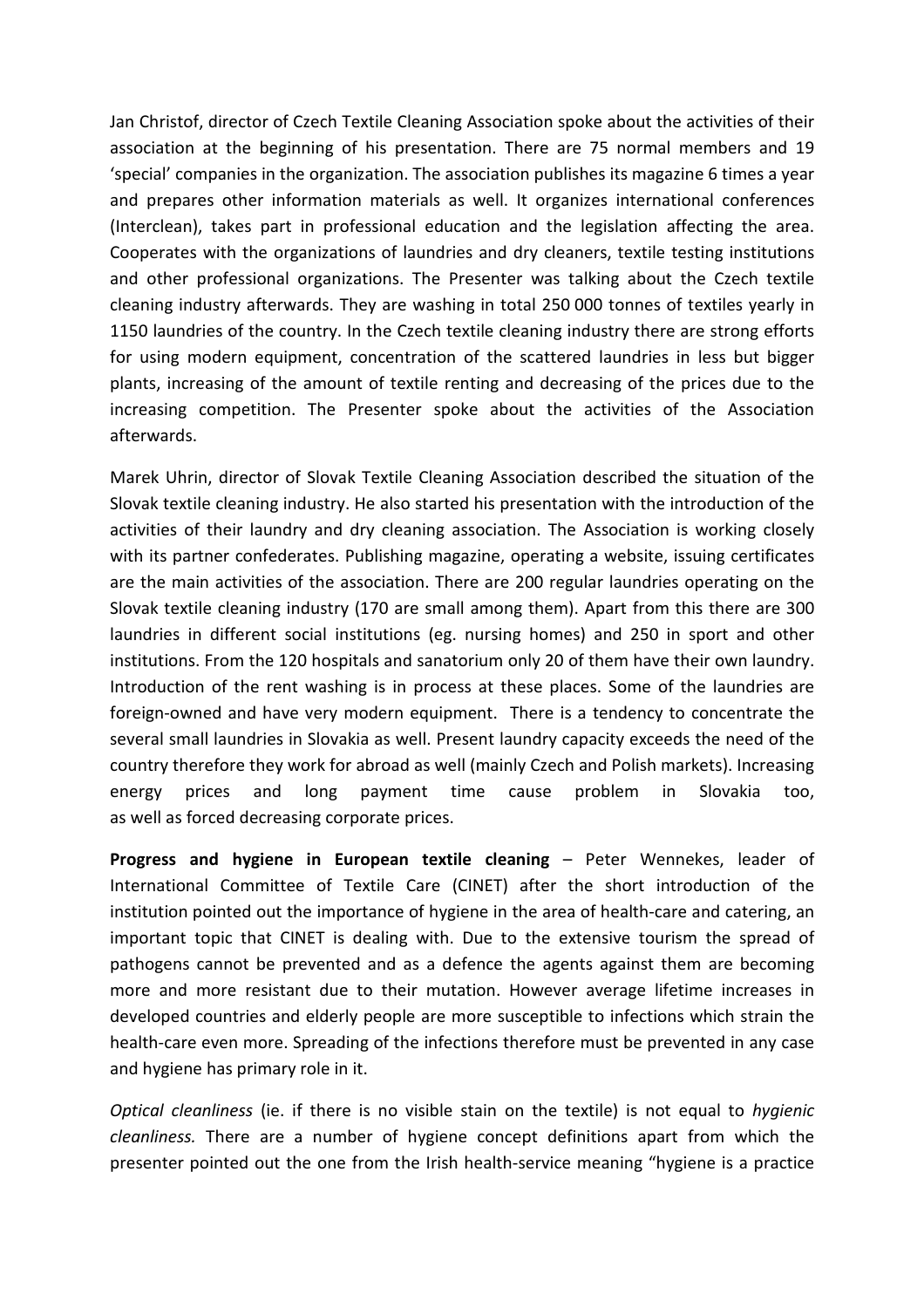which keeps the human and the environment clean, protects them from spreading of infections and which recognizes, evaluates and keeps under control the dangers harmful to health". Meaning hygiene of the hand, food supply, laundry services, waste management and their machines and equipment.

Hygienic requirements are controlled by different regulations and limits country by country. European standard EN 14065 describes the ensure of microbiological quality relevant to textiles washed in laundries in certain sectors where it is needed. (for example health-care and catering). The standard deals with the Risk Analysis and Biocontamination Control (RABC) with a purpose to continuously ensure the microbiological quality of washed textiles. Hygiene is important not only for the laundries but the dry-cleaning plants as well however the standards and regulations do not cover this area. CETEX made a study on it.

Controlling of health-care textiles washing technology was the title of Mrs Edit Bagoly Csukás's presentation, quality control leader of Laboratórium Kft., was dealing with the topic from hygienic point of view. As an introduction she described the legislative background of disinfection process. Necessary disinfection in the environment of infectious patient is described in Law on Health-care (year 1997, law CLIV, 72 §), while about the procedure of disinfection NM decree (18/1998 VI.3. § 35, point 4) is relevant. Professional guidelines of disinfection and applicable disinfectants and procedures are described in the periodically issued and decree forced "Indicative of the disinfection and disinfectants" publication by National Centre of Epidemiology (OEK).

Hygiene has high importance in preventing the spread of infections. All textiles used in patient care must be disinfected meaning antiseptic washing must be used. Textiles used for operations and aseptic interventions must be sterilized with pressurized saturated steam (ie. above 100 °C) after disinfection washing. Direct contact and skin dandruff spreading in air play role in infections after operations therefore special care must be taken in proper quality of operating room clothing.

Purpose of disinfecting washing is to destroy the microbial contaminations apart from the dirt on the textiles. During developing of this technology the relevant European standard (MSZEN 13795:2011 +A1:2013) must be taken into consideration, at the laundry design the hygiene guidelines of the European Union must be considered. Indicative on disinfection, manual of applicable disinfecting procedures in epidemiological practice and health-care services (Budapest, 2012) issued by National Centre of Epidemiology Disinfection Department was made based on these. Processing of the laboratory samples and the evaluation of the results are summarized in Clinical and epidemiological bacteriological manual (Publisher Melánia, Budapest 1999).

Disinfecting washing can be done by thermo-disinfection (meaning high temperature treatment) or chemo-thermo-disinfection treatment (based on using heat and detergents at the same time). Effectiveness of the process has to be controlled by biological sample (with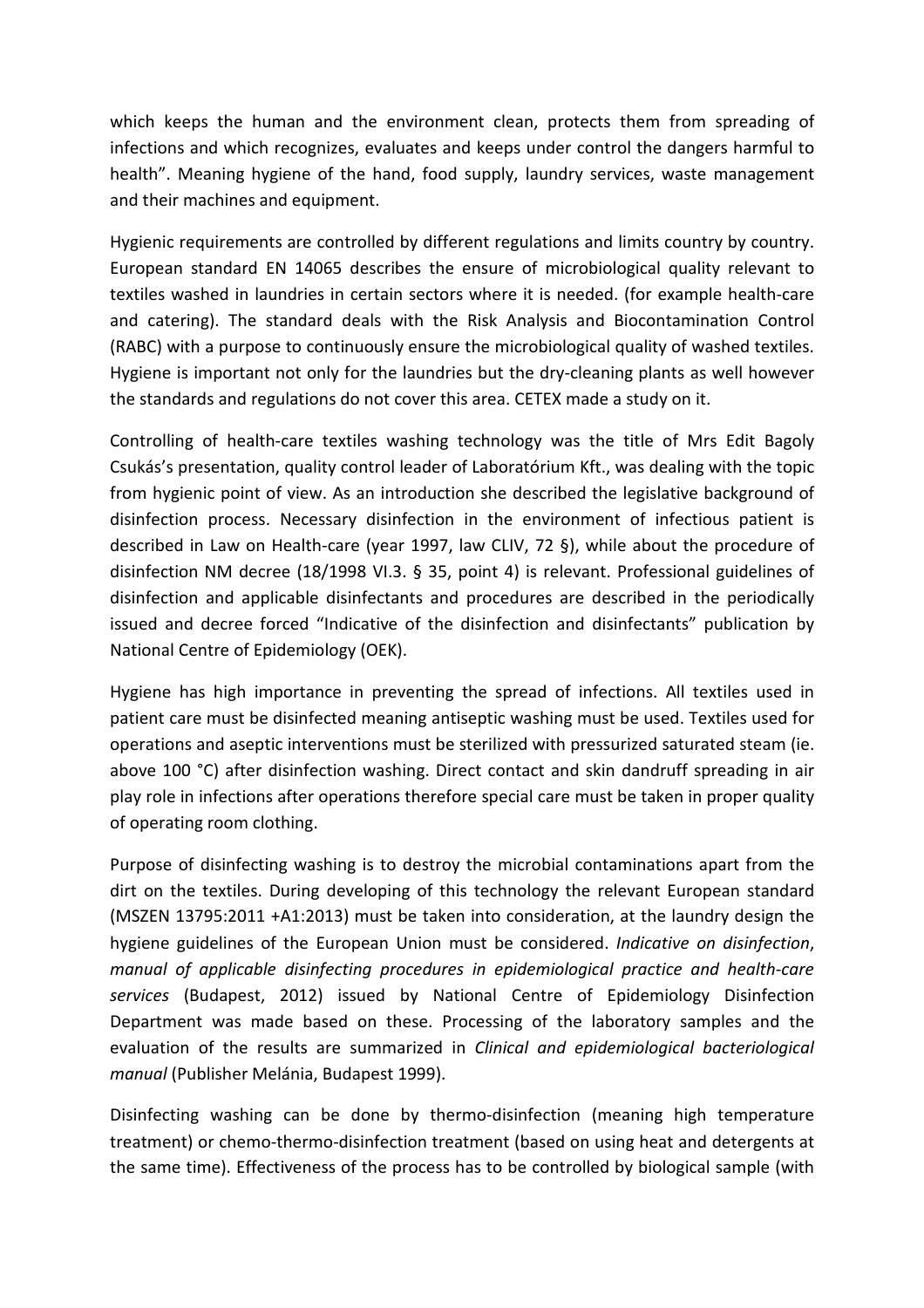culturing bacterial strains) and clean textile examination. Further part of the presentation described the details of washing machines by biological preparation. Adequacy of the washing machine and disinfection washing can be considered perfect if none of the test bacteria cultured have thriven back on the washed and disinfected textile and if only even one have thriven back the result is not acceptable. Examination has to be done every time a new, renewed or just repaired washing machine is deployed (latter in case if the place of the reparation could have modified the washing disinfection effect), new or modified technology is being used but even the continuously used washing machines have to be examined every 6 months.

Clean and disinfected textiles control also have to be done. The procedure for this is the so called "contact sheet" procedure. Textile can be considered perfect if the so called "bloody agar" (eosin methylene blue) or HYCON Contact Slides (Biotest) medium sheet surface the average amount of bacterial colonies is under 100 and disease causing bacteria has not cultured.

Hygiene from the perspective of the laundries – was the title of dr Tibor Deme's, managing director of Dunántúli Mosodák Kft. presentation. "What is this whole circus for? " was the funny subtitle of the presentation referring to the serious presentation underlining the importance of prevention against infections. Purpose of hygiene is to keep the ubiquitous viruses and bacteria away from the human body and certain means (medical and health-care devices, medicines, microelectronic devices, restaurant textiles, dishes, food preparation equipment, etc.) Application of regulations ensuring hygiene must be planned and kept strictly.

Substantially laundry can remove only visible impurities. Invisible ones, like bacteria and viruses cannot be removed by simple washing, a different method has to be used, that is disinfection.

Above all care must be taken avoiding textile already cleaned once to be contaminated again in the laundry. The laundry premise must be designed and organized in a way that the dirty and washed linen could be separated from each other and the people working at the two working premises could not get in contact with the textile stored in the other working area. It is recommended to develop the premises so there is slightly higher pressure in the clean room area than the one with dirty textiles in order to avoid contaminated air flowing towards the clean linen.

Ironing (calendering) has good disinfection effect since pathogens cannot stand the temperature around 150 °C of calendar rolls. Sterilizing is done in the hospitals, not in the laundries.

Great care must be taken while packaging of clean textiles in order to protect the linen during delivering and storing from recontamination. However sterile textile needs special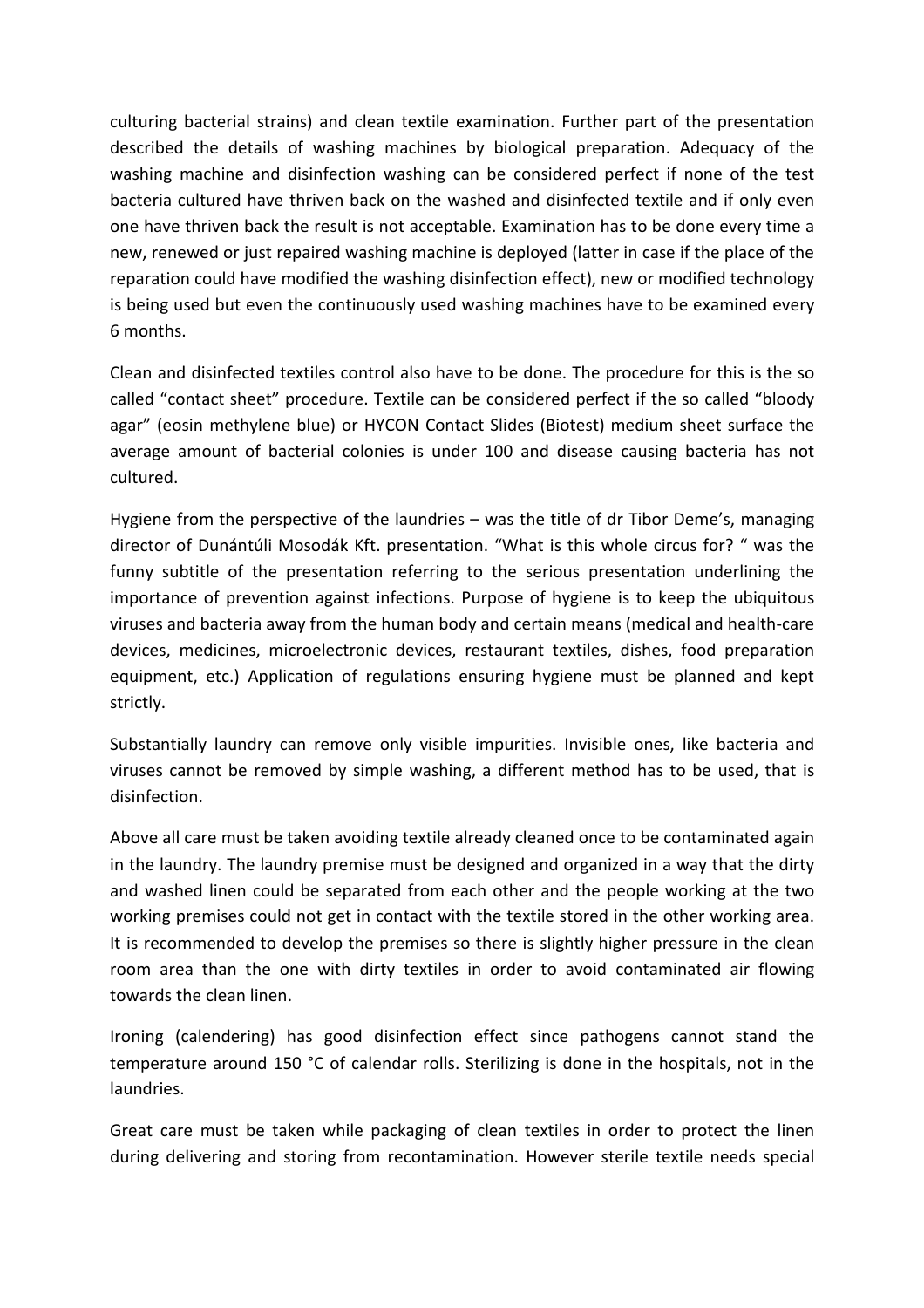aseptic foil packaging that has to be closed hermetically (with welding) versus simple polyethylene foil. In the meantime this is a rather expensive solution.

Hygiene 81% - answer to this interesting title was answered by Mr Szilveszter Urbán, managing director of Salesianer Miettex Magyarország Kft. in his presentation where he explained that among the guests of a hotel taking part in a public opinion research 81% of them replied that the most important criteria in the hotel textile washing is hygiene and their related experiences influence their hotel choice as well.

In the laundries of Salesianer Miettex they keep in mind 5 main requirements during the work for hotels:

- cleanness and hygiene
- appearance of textile
- complete number of textiles
- on-time delivery and
- delivery reliability

In the disinfection washing chemistry has the main role however the water temperature, time and mechanical effect also has high influence. In their opinion washing can be considered disinfection washing if it is done at 70 °C. Washing efficiency is influenced by the followings:

- water and energy effectiveness
- water recycling
- using of new and not really effective chemicals
- milligram punctuality of dosing of detergents
- excellent operation of dosing devices
- changes of controllers
- carefulness of work
- proper control

Market does not really care about the ensuring of the keeping of hygienic regulations in the laundries, they suppose it is already done therefore laundries have to work to meet this anticipated trust.

\*\*\*

 $6<sup>th</sup>$  conference of the textile cleaning industry with its high level content and organization reflected the whole year professional work of the Textile Cleaning Association as well with a lot of useful knowledge enlarging the participants' skills. Ensuring consultation possibilities in civilized conditions as well as professional consultations, trainings, developing and building relationships showed the cooperation within this sector. More than 130 participants took part in this grandiose event representing 70 textile cleaning and supplier companies.